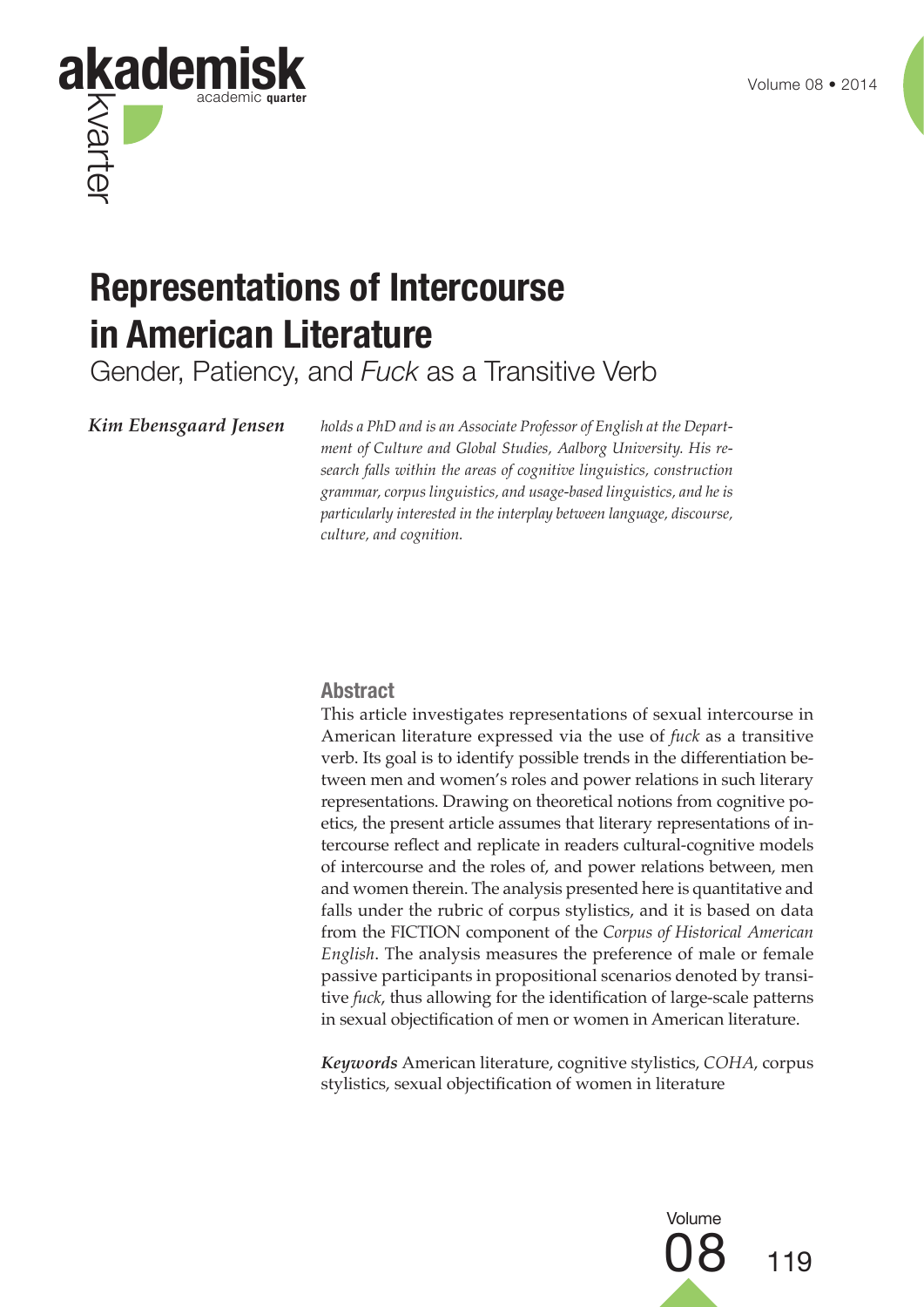

### **Introduction**

In this article we will investigate representations of sexual intercourse in American literature in which the word *fuck* is used to denote the act of intercourse. The concept intercourse is particularly relevant to the topic of gender, since INTERCOURSE is physically, biologically, emotionally, and culturally perhaps the most intimate type of interactive relation between men and women (and, of course, members of the same sex). The relations between the INTERCOURSE participants are subject to construal and may be presented either as reciprocal or unidirectional, such that either both participants are active or only one participant is active and dominant while the other is passive. *Fuck* may be used to express both specifications. If used intransitively, as in (1), it denotes reciprocal intercourse, and, if used transitively, as in (2), it represents intercourse as involving a passive-**ACTIVE relation:** 

- (1) Within minutes, it seemed, they were fucking on the beach. (COHA 1998 FIC Ploughshares)
- (2) "You've got as much chance of fucking some woman as you've got of pole-vaulting six and a half feet," Baker said. (COHA 1978 FIC Whistle)

This is simply a fact of the English language, and, consequently, creators of verbal art who use *fuck* to denote INTERCOURSE must choose between the two construals. If choosing the latter, they also have the choice of assigning patiency to a MALE OT a FEMALE PARTICI-PANT (or a non-human entity). Patiency is the opposite of agency and thus refers to passive participants in propositional scenarios. Agency and patiency are what define the ACTIVE-PASSIVE relation.

In a large-scale perspective, it will definitely be interesting to see whether there is a tendency to assign patiency to men or women in American literary tradition. If this is the case, it may be reflective of deep rooted cultural conceptions of power relations in intercourse. Analyzing occurrences of *fuck* as a transitive verb in a large diachronic corpus of American literature, we will investigate whether or not there is a tendency towards construing one gender as passive in representations of INTERCOURSE by quantifying the distribution of male and female passive participants in the expressed intercourse scenarios.

> Volume 120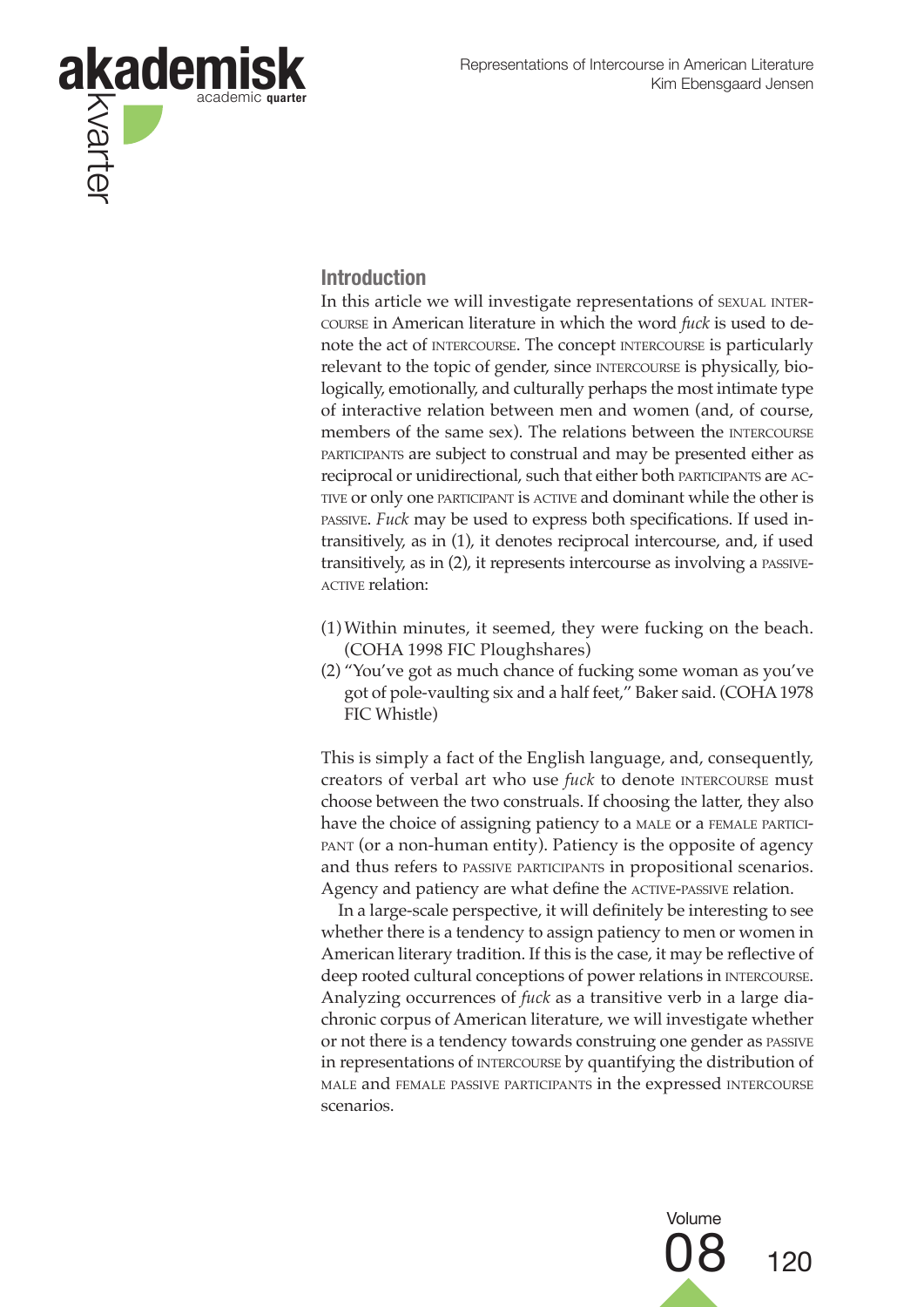

#### **Theoretical framework**

Our theoretical framework is cognitive poetics, as defined by Stockwell (2003). Cognitive poetics is a branch of literary stylistics that draws extensively on contemporary cognitive science. Like traditional stylisticians, cognitive poeticians are concerned with the functions of literary language, but their particular goal is to relate literary effects of linguistic forms to processes and structures in human cognition, including social and cultural cognition.

The analysis presented here assumes that literary representations of intercourse are reflective of underlying cultural-cognitive models of intercourse in American culture, and, as such, resonate with (or offend) readers at a deep cognitive level. In that sense, literature constructs men, women, and their roles in intercourse in the reader: whenever a reader encounters a literary representation of INTERcourse, the cognitive structure associated with it is activated, replicated, and further entrenched in the reader's mind.

Cognitive poetics operates with a broad conception of literature which is adopted in this article. Literature, then, to be understood broadly as including not just novels and short stories, but any genre of verbal art, or multimodal art in which the verbal is a substantial expressive element. Thus, literature in this article encompasses novels, short stories, poetry, theater, and cinema.

#### **Fuck as a transitive verb**

*Fuck* is arguably the epitome of profane language in Anglophone cultures. Perhaps the most notorious studies of profane language are those by James McCawley's pornolinguistic alter-egos Quang Phuc Dong (Dong 1971a; 1971b) and Yuck Phoo (Phoo 1971), which combined serious and insightful linguistic work with low-brow satire. Profane language is, as McEnery & Xiao (2004, 235) point out, "a part of everyday language use" which "has been infrequently studied". Notable examples of research into profane language include Sagarin (1962), Jay (1992), Sheidlower (1995), McEnery et al. (2000), McEnery & Xiao (2004), and McEnery (2004).

In Dong (1971a), McCawley observes that there are two types of *fuck.* The first type, designated *fuck*<sub>1</sub>, displays verb behavior and semantically denotes INTERCOURSE. The second type is labeled *fuck*, and has a more expletive function. *Fuck*<sub>2</sub> does not necessarily predicate INTERCOURSE, scenarios and has more of a maledictive function.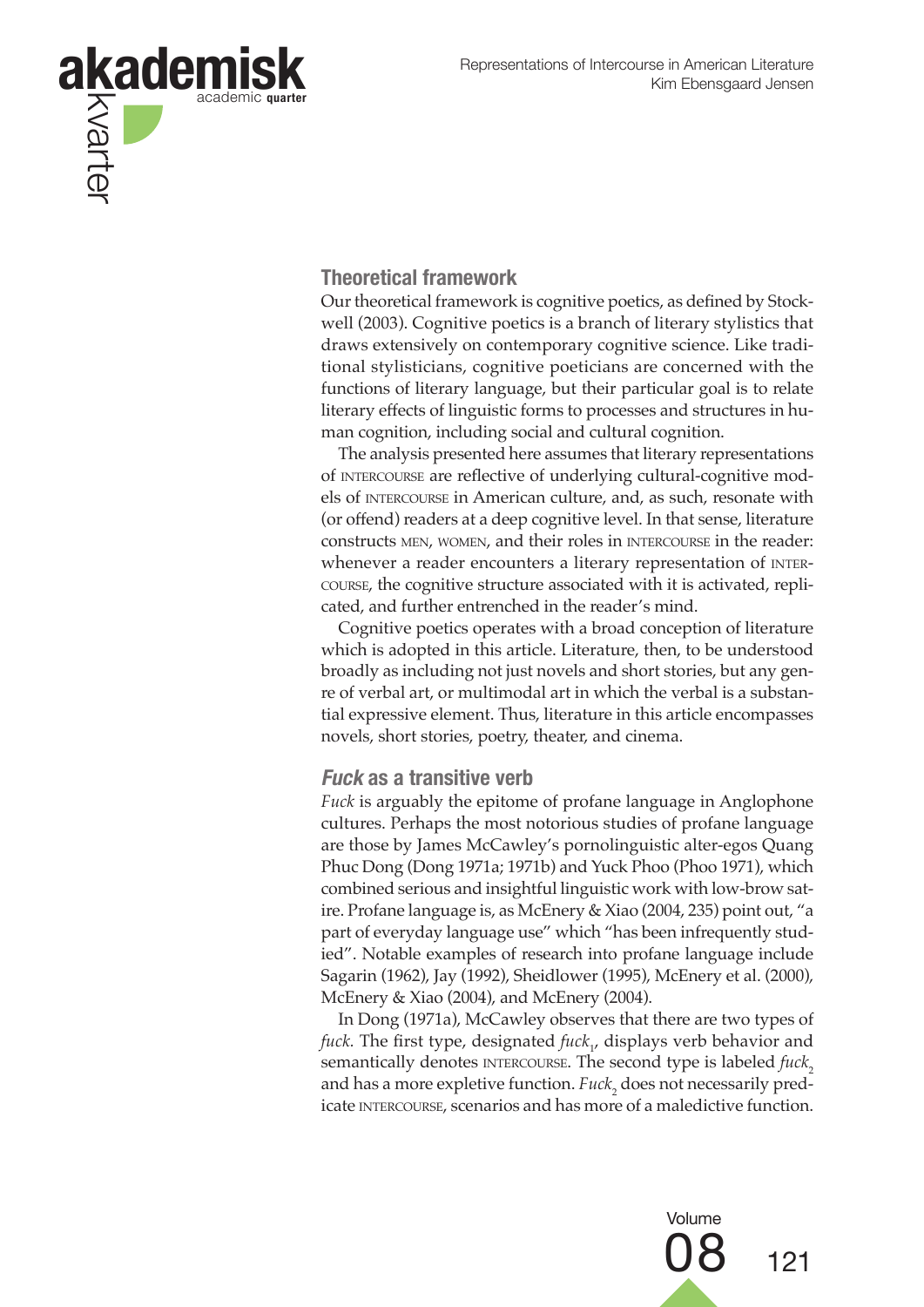

Here are McCawley's own examples of the two types of *fuck* (Dong 1971a, 5):

- (3) Fuck seven old ladies by midnight or I'll take away your teddybear.
- (4) Fuck irregular verbs!

McEnery & Xiao (2004, 257) provide a more fine-grained typology of *fuck* which includes nine types. In their typology, *fuck*<sub>1</sub> is classified as a category L *fuck* and described as "[l]iteral usage denoting taboo referent". *Fuck*, is also included in their typology and classified as a category C *fuck*, whose function is that of a "[c]ursing expletive" (McEnery & Xiao 2004, 257). In this article, we are only interested in usages in which *fuck* actually denotes **INTERCOURSE** and not in its more pragmatic uses*,* so our focus is on *fuck*<sub>1</sub>.

The following description of the propositional semantics of *fuck* as a transitive verb denoting INTERCOURSE takes its starting point in the distinction between  $\text{fuck}_1$  and  $\text{fuck}_2$  and is theoretically anchored in the cognitive theory of frame semantics (Fillmore 1982), in which linguistic units activate, not just their denotational contents but entire conceptual structures in speakers' minds, called semantic frames. Now, compare (3) and (4). The example in (3) clearly denotes sexual intercourse, while (4) is an expletive with a maledictive speech act function and expresses the speaker's dislike towards, or frustration with, irregular verbs. Both *fuck*s are associable with semantic frames, but the frames differ considerably. *Fuck*<sub>1</sub> in (3) would seem to have the semantic structure of PARTICIPANT ← INTERCOURSE → participant, in which the two participants actively engage in the act of sexual intercourse. Let us call this the intercourse frame. In contrast*, fuck*<sub>2</sub> would have the semantic structure of  $PERSON \rightarrow MALEDIC TION \rightarrow$  OBJECT OF MALEDICTION, in which a PERSON utters a MALEDICTIVE curse towards someone or something that the person dislikes. There is a metalinguistic dimension to this frame as well, as it contains the speech act type that features *fuck*<sub>2</sub>.

We mentioned that  $\mathit{fuck}_1$  activates the  $\mathit{INTERCs frame, but it is$ transitivity that specifies the relations between the two participants. Let us revisit examples (1) and (2) to see role of transitivity. The cause of the different construals of the intra-intercourse participant relations is that *fuck* semantically interacts with two different argu-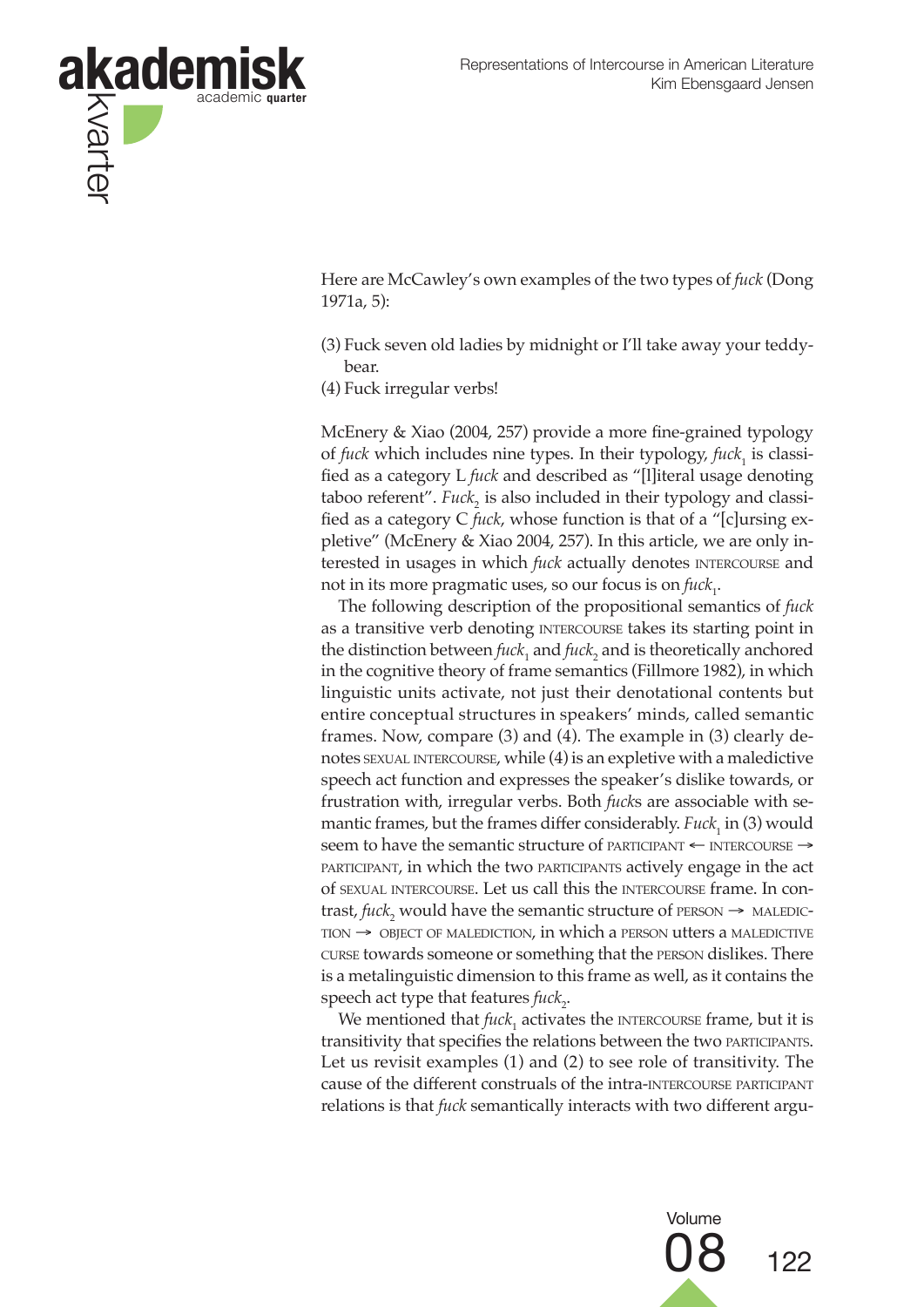

ment structure constructions. Such a construction is an abstract constellation of sentence constituents which is associated with schematic propositional content (Goldberg 1995). In (1), *fuck* occurs in the intransitive construction. The intransitive construction combines a subject and a verb and expresses a scenario in which an AGENT engages in an ACTIVITY which is not directed at any other object or entity. By including both intercourse participants into the subject via the third person plural pronoun *they*, (1) presents both participants as active. In contrast, the transitive construction, which combines a subject, a verb, and a direct object, expresses a scenario in which an AGENT ACTS on a PATIENT, such that the AGENT is ACTIVE and the patient is the passive object of the agent's action. Seeing that *fuck*, in  $(2)$  and  $(3)$  is transitive, it arguably specifies  $M$  is  $R$  is terms of this active-passive relation, and its propositional scenario is better represented as active participant→ intercourse → passive participant.

#### **Data and method**

The overall methodological framework of the present study is that of corpus stylistics, described by Mahlberg (2014, 378) in the following manner: "Corpus stylistic research applies corpus methods to the analysis of literary texts, giving particular emphasis to the relationship between linguistic description and literary appreciation". While traditional stylistics is typically qualitative, corpus stylistics is quantitative and is often used in the identification of various patterns of style and other aspects of literary language – typically across multiple literary works. In comparison to qualitative stylistic analysis, which allows for in-depth analysis and close-reading of literary works, quantitative stylistic analysis may lack certain types of depth, but it enables more objective and empirical statements about patterns and trends in literary genres, periods, and authorships.

Our study is based on data from the *Corpus of Historical American English*, or *COHA*, which is a diachronic corpus of American English, covering the period 1810-2009 (Davies 2010). Since our focus is on patiency in representations of intercourse in literature, our study investigates only the FICTION component of *COHA*, ignoring the NEWSPAPER, MAGAZINES, and NON-FICTION components. The FICTION component covers literary texts such as, for instance, novels and short stories as well as scripts from films and theatrical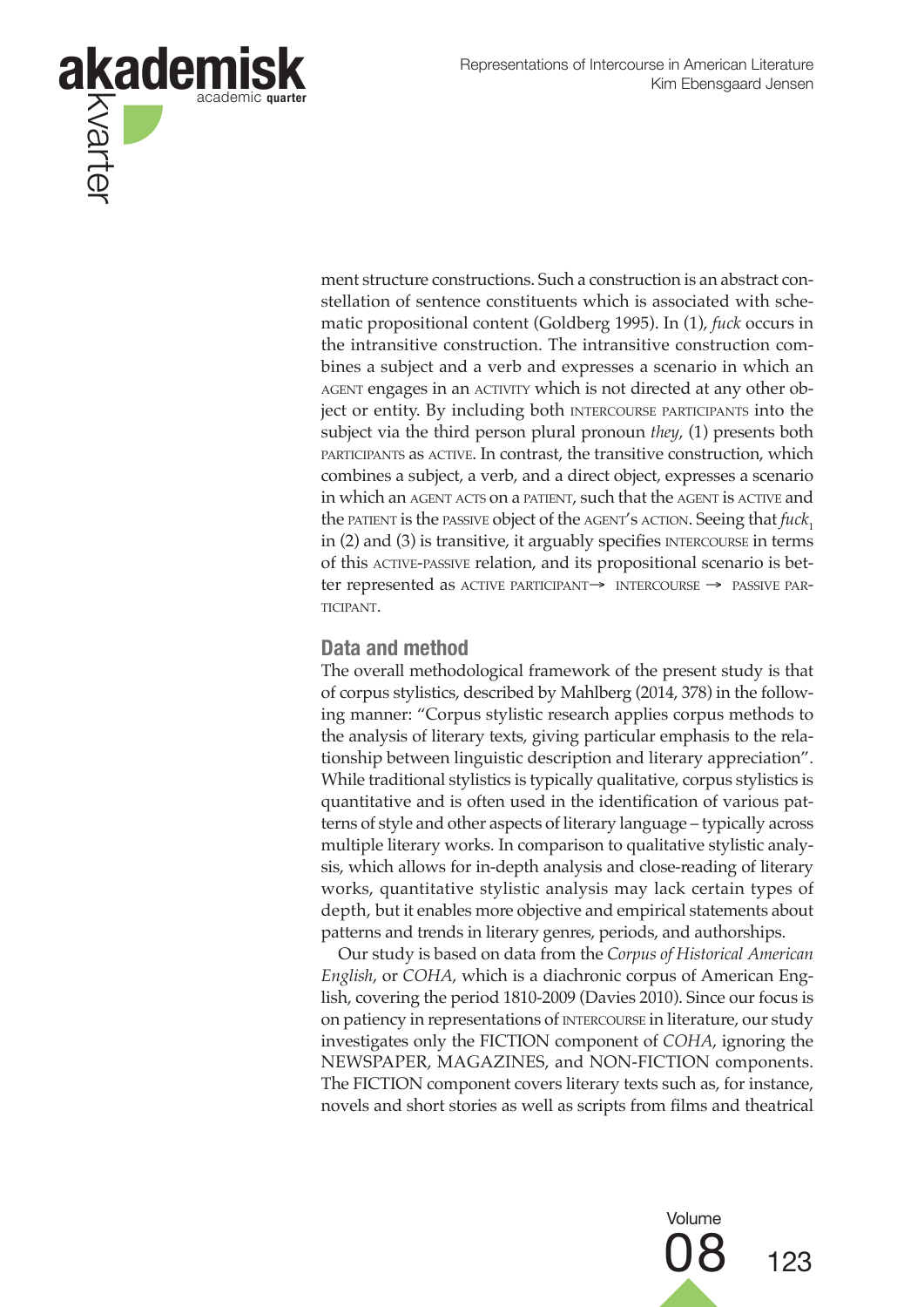

plays. The FICTION component consists of 207,633,395 words out of *COHA*'s total size of 406,232,024 words.

All instances of *fuck* as a transitive verb in the active voice and in the passive voice were retrieved from the FICTION component of *COHA* in a series of queries. The data were then sorted such that all instances of *fuck*, and other cases where *fuck* did not refer to INTERcourse were weeded out. After the sorting process, there were 331 instances of transitive *fuck*, which were categorized in accordance with the gender of the passive participant. Our classificatory system consists of these four categories:

- male: the passive participant is a male human; see example (5)
- FEMALE: the PASSIVE PARTICIPANT is a female human; see example (6)
- unspecified: the passive participant is a human whose gender is unspecified; see example (7)
- animal & inanimate: the passive participant is either an animal or an inanimate entity; see example (8)

In most cases, the gender of the passive participant was easy to determine. Examples of such cases are direct objects or passive voice subjects realized by a personal pronouns, a proper nouns, genderspecific common nouns (like *woman*, *husband*, *guy*, and *girl* as well as *pussy* or *cock*)*,* and nouns determined by third person singular possessive pronouns (such as *his ass* or *her hole*). In some cases, the passive participant itself appeared to be unspecified in terms of gender, but could be determined from the co-text. Co-text is defined by Catford (1965 p. 31, fn. 2) as "items in the text which accompany the item under discussion" and essentially covers the text portion that immediately surrounds the linguistic phenomenon in question. Cases where the gender was truly unspecified were placed in the UNSPECIFIED-category. Below are illustrative examples of each category:

- (5) British girls want to fuck Arab men? (COHA 2005 FIC Mov:Munich)
- (6) Only by then, you're so mad at me, for being right about we never should have come here, that you fuck this maid, and you keep fucking this maid till she gets pregnant. (COHA 1988 FIC Play:SarahAbraham)

Volume

08 <sup>124</sup>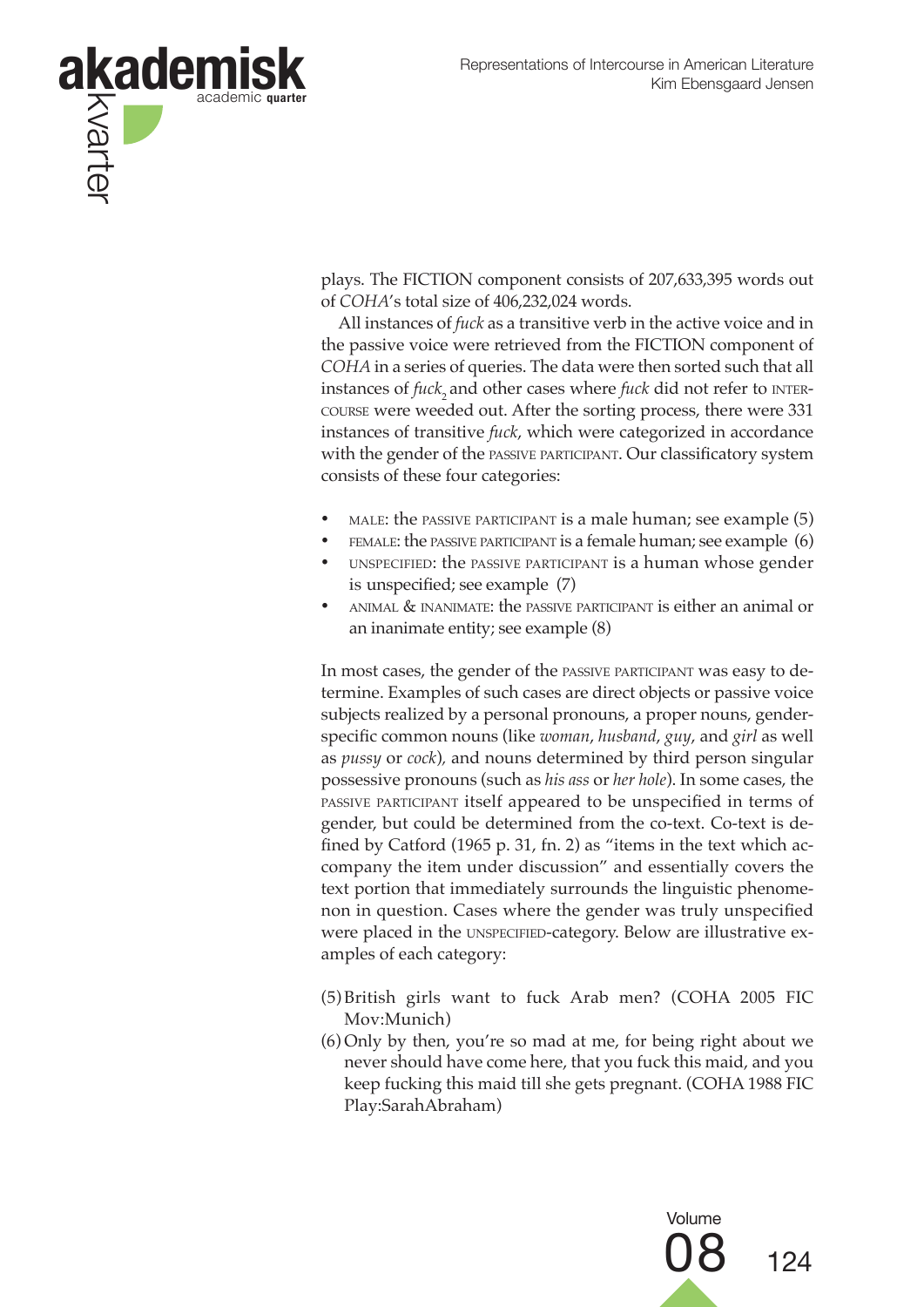

- (7) We've popped every pill, fucked the wrong people at the wrong times. (COHA 1982 FIC TrueLove)
- (8) "Shit, nobody fucks pigs," he told her. (COHA 1978 FIC Mortal-Friends)

The four categories were then quantified and subjected to a Fisher test to determine the statistical significance of their frequencies of distribution. The diachronic nature of *COHA* allows us to track any changes in literary representations of intercourse over time, so our quantitative analysis is applied to both the FICTION component of  $COHA$  in its entirety and to those decades in which  $\textit{fuck}_1$  appears. *COHA* is divided into twenty subcorpora that correspond to the twenty decades in the 1810-2009 period, and, because these subcorpora are of different sizes, frequencies of distribution of passive participant types were normalized to frequency per million words (FPM), allowing for comparison across decades.

Given that our focus is exclusively on  $\textit{fuck}_1$  there is no need to distinguish between  $\text{fuck}_1$  and  $\text{fuck}_2$  anymore and we will simply use '*fuck*' or 'transitive *fuck*' with reference to *fuck* as a transitive verb literally denoting INTERCOURSE in the rest of this article.

#### **Analysis**

Having quantified the overall distribution of the four types of passive participant of *fuck* as a transitive verb in the FICTION component, we can see that passive participant belonging to the female class are the most frequent:

| TICTION COMPONENT.                 |                     |
|------------------------------------|---------------------|
| PASSIVE PARTICIPANT type           | Frequency           |
| <b>FEMALE</b>                      | 66.77\% $(n = 221)$ |
| <b>MALE</b>                        | $27.49\%$ (n = 91)  |
| <b>UNSPECIFIED</b>                 | $2.11\%$ (n = 7)    |
| ANIMAL & INANIMATE                 | $3.63\%$ (n = 12)   |
| $\sim$ $\sim$ $\sim$ $\sim$ $\sim$ |                     |

Table 1: Overall distribution of transitive *fuck* in the FICTION component:

 $p = 0.00372$ 

This seems to suggest a tendency in American literature to assign patiency to female characters in literary representations of inter-

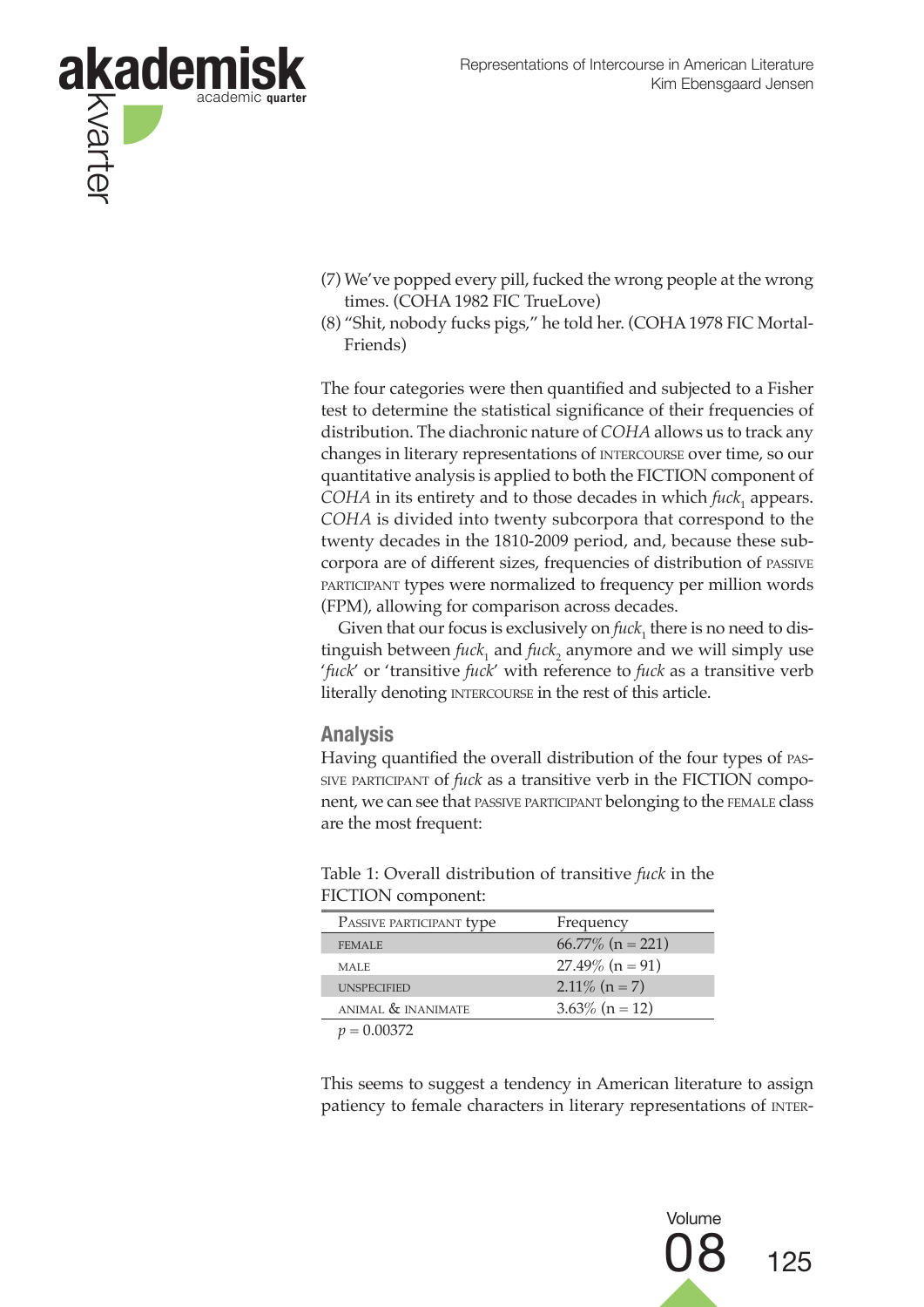

course, such that female characters are primarily seen as passive participants and thus the dominated, or maybe powerless.

Table 1 provides an overview of the distribution of the four types in the entire FICTION component, but it might also be interesting to track them over time to see if there have been any changes in this tendency since 1810. The following graph is based on the frequencies of transitive *fuck* in each of the twenty subcorpora:



Figure 1: Overall frequencies of transitive 'fuck' from 1810 to 2009

It is not until the 1930s that transitive *fuck* appears in the FICTION component, and it is only in the 1960s that it really takes hold (its appearance in the 1930s primarily owes to the inclusion of Walter D. Edmonds' 1933-novel *Erie Water* in *COHA*). There is a massive increase in its use in the 1970s, and subsequently, in the 1980s, 1990s, and 2000s, transitive *fuck* remains relatively frequent. It is interesting to note the occurrence of transitive *fuck* in the 1960s and 1970s seems to coincide with the cultural revolution of the 1960s and 1970s, which also encompassed the sexual liberation movement and a general anti-establishment attitude. It makes sense that the arts' embrace of sexual language, which was otherwise taboo, should follow on from such a cultural revolution, and it is probably no coincidence that there is an explosion in the use transitive *fuck* in American literature in the 1970s, during and immediately after the cultural revolution.

The following tables account for the distributions of the four types of passive participant in those decades where transitive *fuck* occurs:

> Volume 126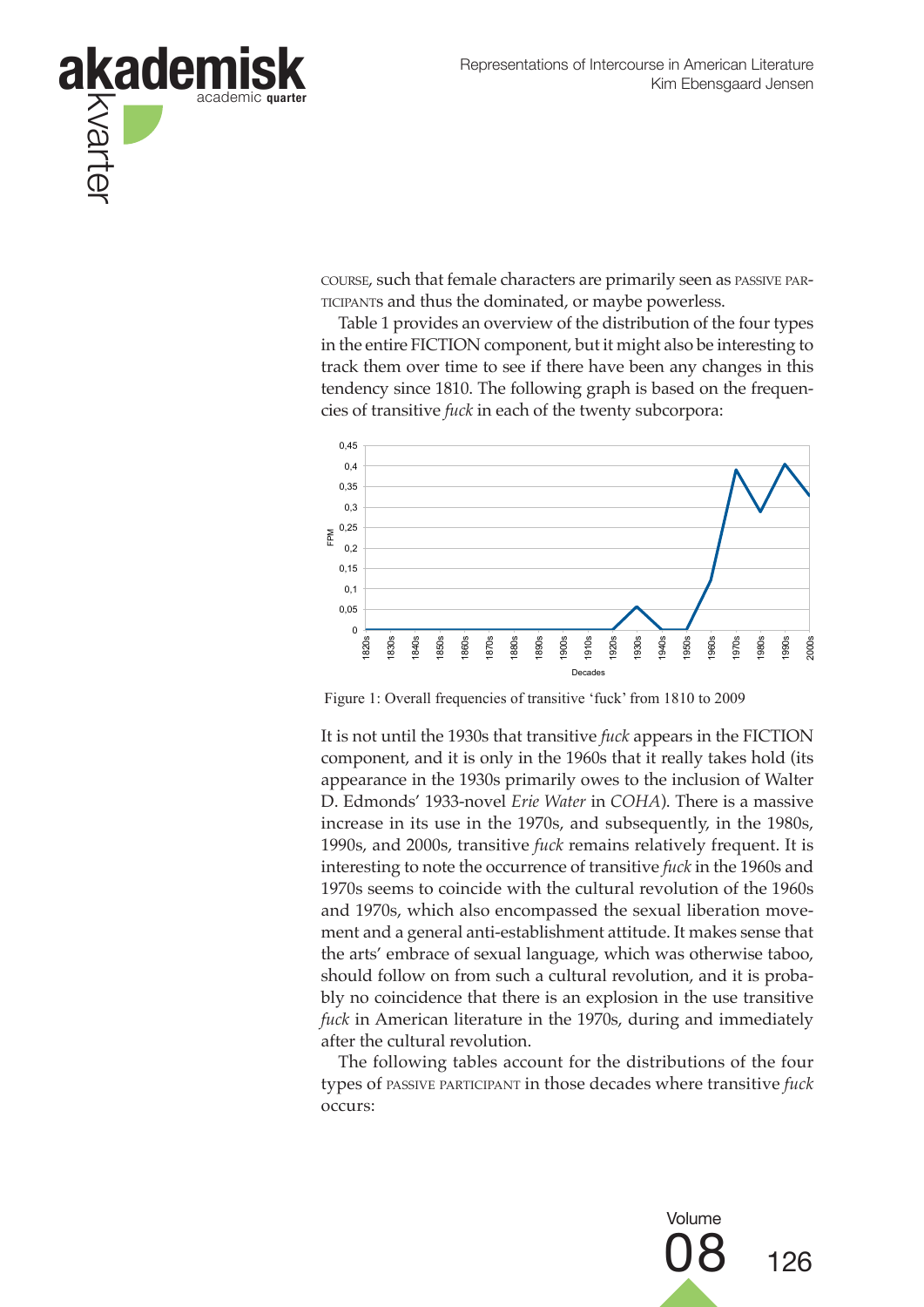

Table 2: Distribution of passive participants in the 1930s Table 3: Distribution of passive participants in the 1960s

| PASSIVE PARTICIPANT type Frequency |    | <b>FPM</b>   | PASSIVE PARTICIPANT type | Frequency | <b>FPM</b>   |
|------------------------------------|----|--------------|--------------------------|-----------|--------------|
| <b>FEMALE</b>                      |    | 0.9261601166 | <b>FEMALE</b>            | 23        | 1.9863751935 |
| <b>MALE</b>                        |    | 0.0841963742 | <b>MALE</b>              |           | 0.1727282777 |
| <b>UNSPECIFIED</b>                 |    |              | <b>UNSPECIFIED</b>       |           | 0.1727282777 |
| ANIMAL & INANIMATE                 |    |              | ANIMAL & INANIMATE       |           |              |
| Total                              | 12 | 1.0103564908 | Total                    | 25        | 2.1591034711 |

| PASSIVE PARTICIPANT type | Frequency | <b>FPM</b>   |
|--------------------------|-----------|--------------|
| <b>FEMALE</b>            | 23        | 1.9863751935 |
| MALE                     |           | 0.1727282777 |
| <b>UNSPECIFIED</b>       | 2         | 0.1727282777 |
| ANIMAL & INANIMATE       |           |              |
| Total                    | 25        | 2.1591034711 |

Table 4: Distribution of passive participants in the 1970s Table 5: Distribution of passive participants in the 1980s

| PASSIVE PARTICIPANT type | Frequency | <b>FPM</b>   | PASSIVE PARTICIPANT type | Frequency | <b>FPM</b> |
|--------------------------|-----------|--------------|--------------------------|-----------|------------|
| <b>FEMALE</b>            | 53        | 4.5583904444 | <b>FEMALE</b>            | 43        | 3.538      |
| <b>MALE</b>              | 23        | 1.9781694381 | <b>MALE</b>              | 15        | 1.234      |
| <b>UNSPECIFIED</b>       |           |              | <b>UNSPECIFIED</b>       |           | 0.082      |
| ANIMAL & INANIMATE       | 5         | 0.4300368344 | ANIMAL & INANIMATE       |           | 0.082      |
| Total                    | 81        | 6.9665967169 | Total                    | 60        | 4.937      |

| PASSIVE PARTICIPANT type | Frequency        | <b>FPM</b>   | PASSIVE PARTICIPANT type | Frequency | <b>FPM</b>   |
|--------------------------|------------------|--------------|--------------------------|-----------|--------------|
| FEMALE                   | 53               | 4.5583904444 | <b>FEMALE</b>            | 43        | 3.5383366016 |
| MALE                     | 23               | 1.9781694381 | <b>MALE</b>              | 15        | 1.2343034657 |
| <b>UNSPECIFIED</b>       | $\left( \right)$ |              | <b>UNSPECIFIED</b>       |           | 0.0822868977 |
| ANIMAL & INANIMATE       | 5                | 0.4300368344 | ANIMAL & INANIMATE       |           | 0.0822868977 |
| Total                    |                  | 6.9665967169 | Total                    | 60        | 4.9372138627 |

Table 6: Distribution of passive participants in the 1990s Table 7: Distribution of passive participants in the 2000s

| PASSIVE PARTICIPANT type Frequency |                | <b>FPM</b>   | PASSIVE PARTICIPANT type | Frequency | <b>FPM</b>   |
|------------------------------------|----------------|--------------|--------------------------|-----------|--------------|
| <b>FEMALE</b>                      | 45             | 3.3905553594 | <b>FEMALE</b>            | 46        | 3.1528275586 |
| MALE                               | 29             | 2.185024565  | <b>MALE</b>              | 21        | 1.4393343202 |
| <b>UNSPECIFIED</b>                 | $\overline{4}$ | 0.3013826986 | <b>UNSPECIFIED</b>       |           | 0.0685397295 |
| ANIMAL & INANIMATE                 | 6              | 0.4520740479 | ANIMAL & INANIMATE       | $\Omega$  |              |
| Total                              | 84             | 6.3290366709 | Total                    | 68        | 4.6607016083 |
|                                    |                |              |                          |           |              |

PASSIVE PARTICIPANTS in the FEMALE class are by far the most frequent in all six decades, which suggests stagnation rather than change in the construal of the roles of men and women in literary representations of intercourse – women are still represented as passive and dominated. What may be surprising, given the general perception of the 1970s as a decade in which social equality and women's liberation were promoted, is that it is in this decade that the female category has the highest FPM and where the difference between the FEMALE and the male categories is the largest. There seems to have been a conflict between the gender ideology expounded at the time and the way that sexual intercourse was represented in American literary tradition. It seems that only the liberation of sexual language was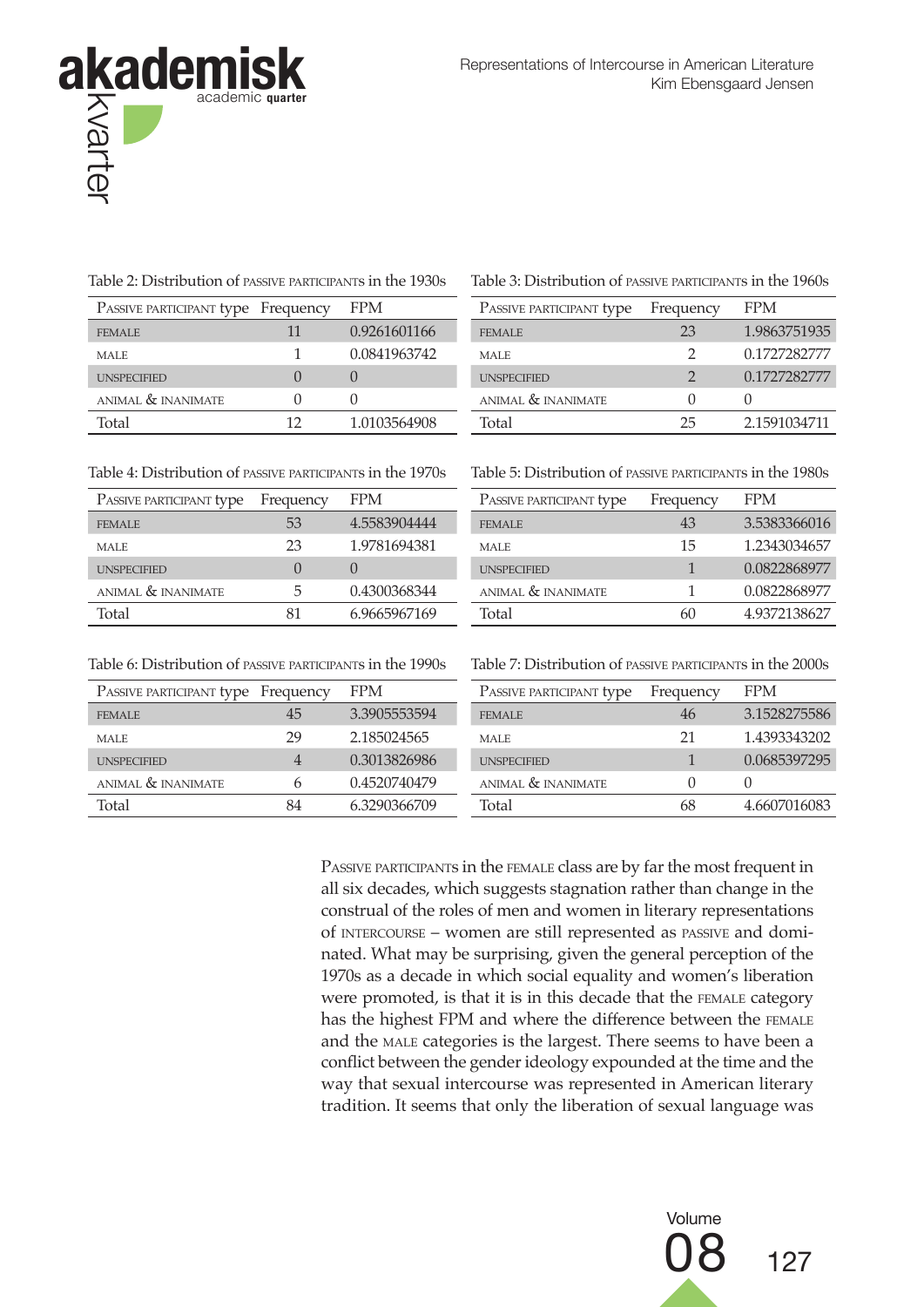

embraced and not so much the liberation of women's sexuality. Indeed, it might even be the case that the liberation of sexual language, at least in literature, actually served to further the representation as women of sexual objects rather than sexual subjects.

The reader may have noticed that the FPM of FEMALE type PASSIVE participants has progressively dropped from the 4.5583904444 of the 1970s to the 3.1528275586 of the 2000s. Could this be indicative of the cultural-cognitive model of intercourse changing towards a more reciprocal one? The following graph, which tracks and compares the frequencies of all four categories of passive participants across time in the period from the 1930s to the 2000s, seems to suggest otherwise:

As you can see, the MALE category, while less stable, has also



Figure 2: Frequency distributions of the four types of PASSIVE PARTICIPANT in the period 1930-2009

dropped, and the drop of the female category may simply be a reflection of the overall diachronic development seen in Figure 1 rather than of progressive leveling out of the differences between female and male passive participants of transitive *fuck*. In fact, the preference for female passive participants over male ones is bigger in the 2000s than in the 1990s, suggesting an increased sexual subjectification of male characters in literature and an increased sexual objectification of female ones.

> Volume 128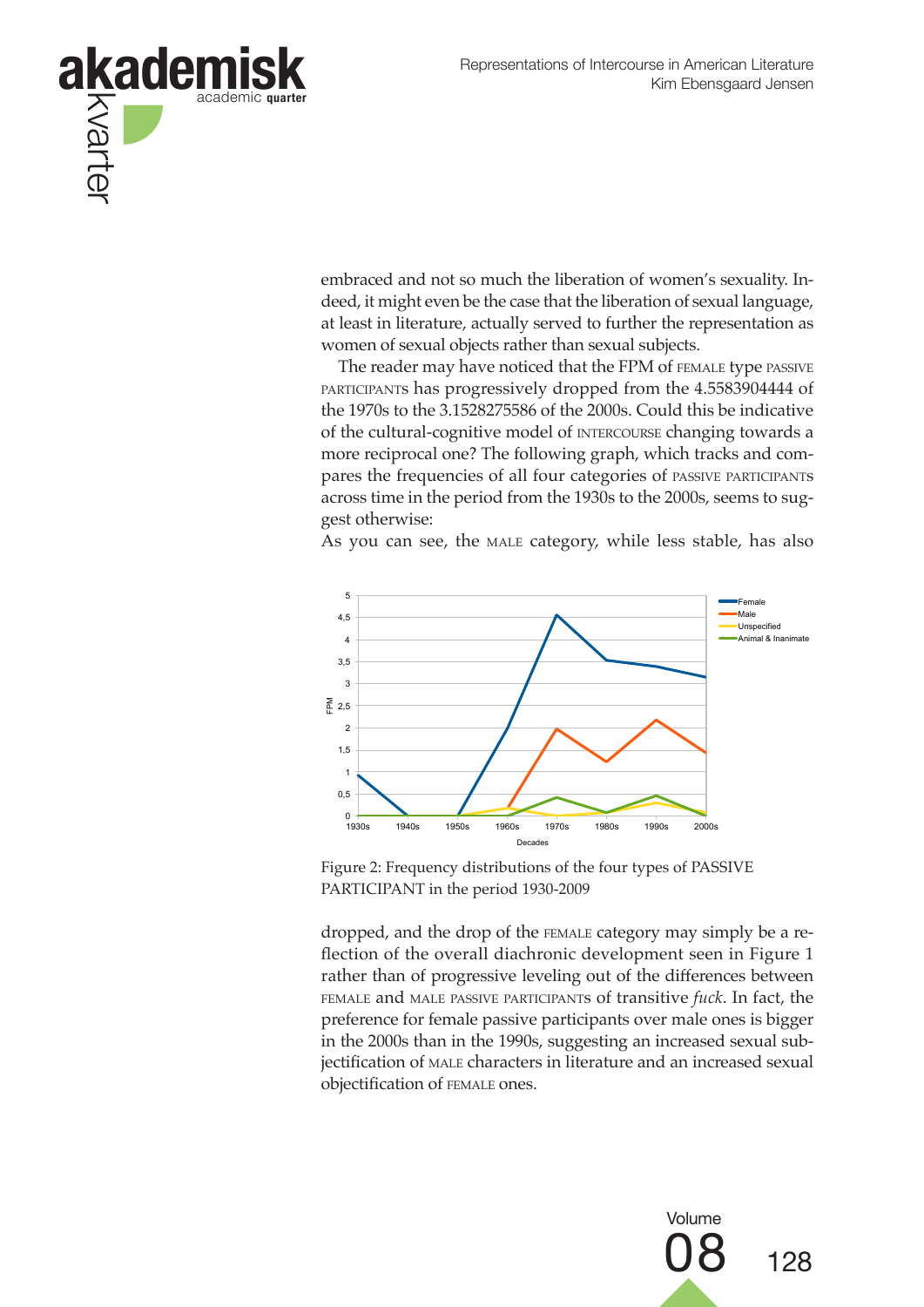

## **Concluding remarks**

This study is admittedly quite limited in scope, as it only focuses on one verb and its passive participants, and an investigation which also addressed agency would allow for more fine-grained analysis in which typical ACTIVE PARTICIPANTS could also accounted for as well as relations between ACTIVE and PASSIVE ones, which would further provide insights into literary representations of both homosexual intercourse and heterosexual intercourse.

However, I would argue that our study of the patterns of usage of transitive *fuck* and the assignment of patiency in the propositional scenarios it denotes has produced interesting results, which are worth following up on in future research. In our data, a model of patiency in INTERCOURSE in recent and contemporary American literary tradition emerges in which women are primarily presented as passive participants. While one might expect a progression towards a more equality-based representation of female characters as participants in intercourse which construes them as sexual subjects, it seems that female characters continue to be sexually objectified. This raises an interesting question that definitely needs to be addressed in future stylistic research into this issue – namely, if FEMALE passive participants constitute the norm in representations of intercourse in American literature, are instances of transitive *fuck* in which the passive participant is male (and the active participant is female), as in example (5), to be seen as examples of deviation as defined in traditional stylistics (e.g. Gregoriou 2014) and, if so, then what is their foregrounding function?

The findings presented in this study are probably not sensational, and many people would probably already have guessed, and maybe take for granted that there is this sexual objectification of women in American literature. In essence, this belief could be seen as a hypothesis, and what this study does is to provide statistical support for this hypothesis.

# **References**

- Davies, M., 2010. *Corpus of Historical American English*. [online] 7 September, 2010. Available at: <http://corpus.byu.edu/coha> [Accessed 1 July 2014].
- Dong, Q. P. [J. D. McCawley], 1971a. English Sentences without Overt Grammatical Subject. In *Studies Out in Left Field: Defamato-*